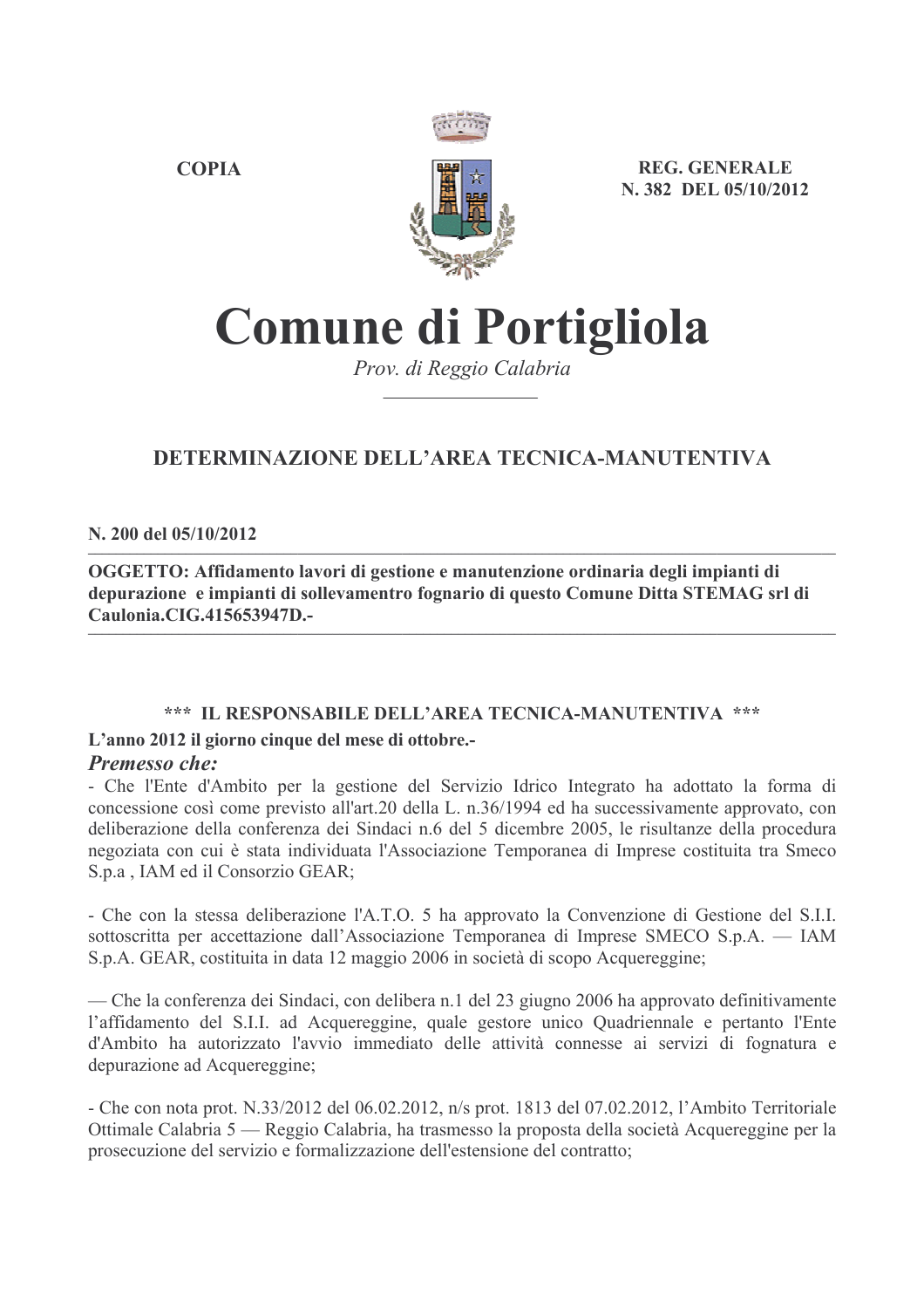- Che con nota nº 68 del 24/02/2012, l'Ambito Territoriale Ottimale Calabria 5 — Reggio Calabria, ha comunicato, che il contratto per l'affidamento del servizio idrico integrato stipulato con la società Acquereggine in data 15/06/2010, andava improrogabilmente ad interrompersi il 29/02/2012 data che ha visto la definitiva consegna degli impianti di depurazione ai comuni legittimi proprietari;

- che nelle more dell'espletamento del procedimento di una nuova gara, stante l'urgente necessità di assicurare la prosecuzione delle attività di gestione e manutenzione ordinaria degli impianti di depurazione e impianti di sollevamento, al fine di evitare situazioni di pericolo per le persone ovvero per la salute e l'igiene pubblica, in presenza dei requisiti previsti dalla legge per l'affidamento del servizio mediante somma urgenza ai sensi dell'art. 175 e 176 del d.P.R. 5 ottobre 2010, n. 207 è stata ravvisata la necessità di affidare la gestione temporanea del depuratore ad una ditta specializzata nel settore;

# Considerato che:

Con proprio verbale di somma urgenza in data 12.04.2012 approvato con determinazione n.75 del 17.04.2012 il servizio di manutenzione e controllo dei due impianti di depurazione e stazioni di sollevamento fognario di questo Comune venivano affidati alla ditta STEMAG srl con sede in Via Castelvetere n.8-89041 Caulonia, specializzata nel settore di gestione e manutenzione degli impianti di depurazione e sollevamento per la durata di mesi cinque per prezzo mensile di  $\epsilon$  1.200,00, oltre IVA:

Che occorre dare continuità al servizio sopra citato reiterando l'affidamento alla medesima ditta, fino al 31.12.2012 il servizio in parola per lo stesso prezzo di  $\epsilon$  1.200,00 mensili nelle more di espletamento della relativa gara di appalto;

Ritenuto, pertanto, di provvedere in merito;

Visto il Decreto Sindacale con il quale sono state conferiti compiti e funzioni di Responsabile dell'Area Tecnico -Manutentiva;

Visto il T.U. delle leggi sull'ordinamento degli Enti locali emanato con D. lgs.18 agosto  $2000 \text{,} n.267$ ;

# **DETERMINA**

1. di reiterare alla ditta STEMAG s.r.l. con sede in Via Castelvetere, nº 8 - 89041 Caulonia, fino al 31.12.2012, la gestione e manutenzione ordinaria dell'impianto di depurazione e impianti di sollevamento del comune di Portigliola per il periodo di ottobre-dicembre 2012;

2.che l'importo di tale affidamento ammonta ad  $\epsilon$ . 1.200,00, al mese, oltre IVA;

3.di assumere impegno di spesa di  $\in$  3.600,00 sull'intervento n.1090402 (Cap.5630) del bilancio 2012, in corso di formazione;

4. Di rendere immediatamente eseguibile la presente determinazione.

Portigliola li 05.10.2012

**IL RESPONSABILE** AREA TECNICO-MANUTENTIVA (Geom.Leonardo Sansalone)